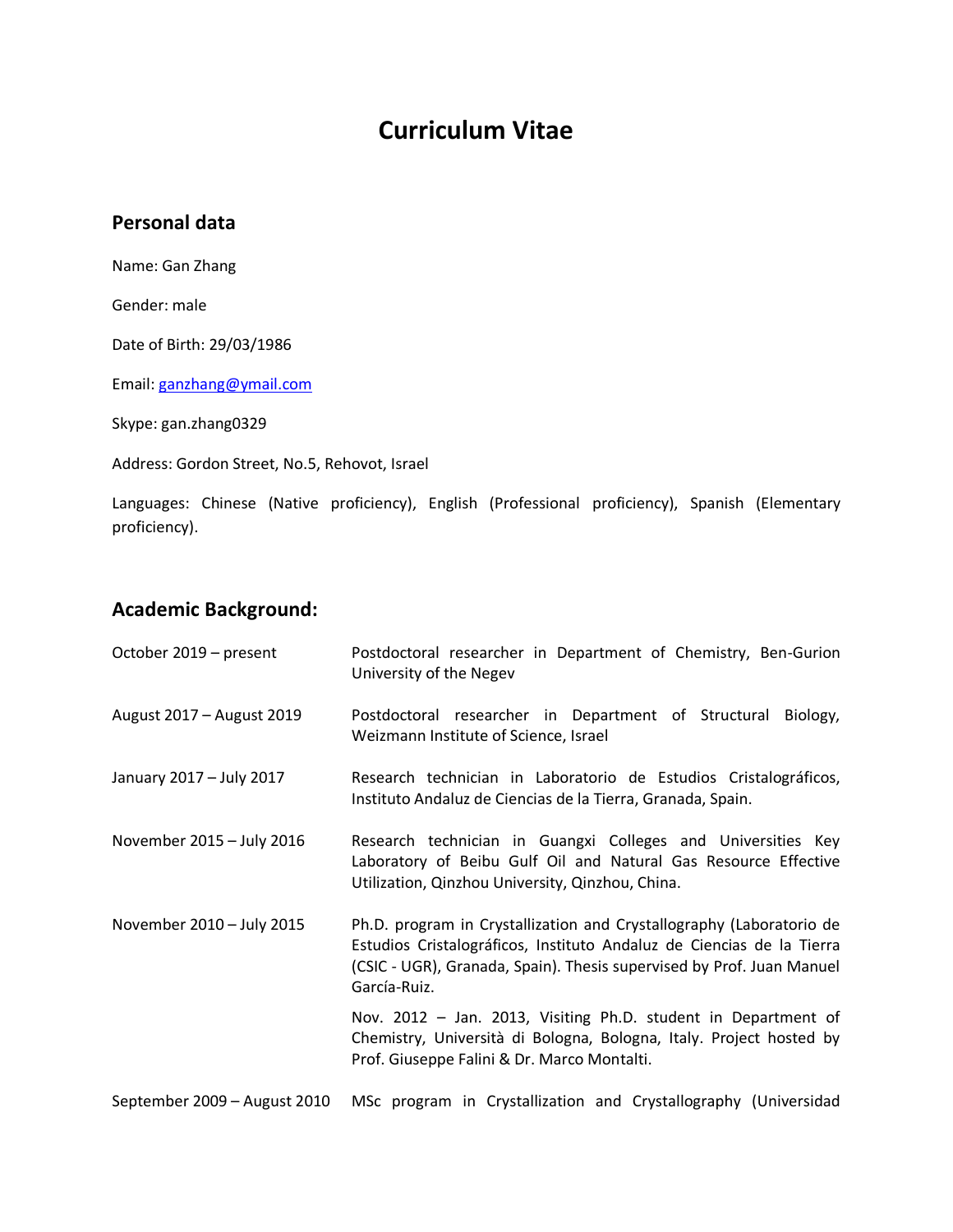|                            | Internacional Menéndez Pelayo, Granada & Seville, Spain). Master<br>thesis supervised by Prof. Juan Manuel García-Ruiz.                                                                           |
|----------------------------|---------------------------------------------------------------------------------------------------------------------------------------------------------------------------------------------------|
| September 2007 - July 2009 | MSc program in Chemistry, Design and Synthesis (Leiden University,<br>Leiden, Netherlands). Study supervised by Dr. Alexander Kros.                                                               |
|                            | Feb. 2009 - Jun. 2009, Visiting student of Erasmus exchange project in<br>Department of Physical Chemistry, Universidad de Alcalá, Madrid,<br>Spain. Project hosted by Dr. Gemma Montalvo García. |
| September 2003 - July 2007 | BSc program in Chemistry (Nankai University, Tianjin, China). Bachelor<br>thesis supervised by Prof. Tie-Hong Chen.                                                                               |

# **Research descriptions:**

Silica biomorphs are composed of highly ordered nanoscale subunits through self-organized processes, exhibiting complex non-crystallographic morphologies and biomimetic microarchitectures. These abiotic "life-like" materials were obtained by precipitation of alkaline earth metal carbonates (BaCO<sub>3</sub>, SrCO<sub>3</sub> and  $CaCO<sub>3</sub>$ ) in alkaline silica-rich media, where silica played a key role on the structure directing and morphogenesis. This phenomenon is considered as an important laboratory model for developing straightforward bottom-up strategies towards the design of biomimetic materials. My PhD thesis entitled "Morphogenesis of self-assembled crystalline materials of calcium carbonate and silica", mainly focused on the polymorphic and morphological control of the crystallization of calcium carbonate and the hydrate forms in aqueous alkaline silica-rich media, to explore the morphogenetic mechanism of silica biomorphs and to generate materials with assembled multiscale architectures with high levels of complexity and precision.

Organic crystals are used by organisms to produce a remarkable array of optical phenomena based on the reflection and scattering of light. By varying the size, morphology and the ultrastructure of the crystals and the biological tissues, the light is manipulated by different way and therefore leads to various optical functions to the organisms. My postdoctoral research focused on the determination of the chemical compositions of the biogenic organic crystals and the related ultrastructure in the eye of fish. This study was carried on by a series of chemical characterizations and the cryo-SEM imaging, which allows us to better understand how the fish use the organic crystals for the vision. The current research focus on the biogenic reflective particles (pigments) in butterfly and hornet, to explore more optically functional organic crystals in nature.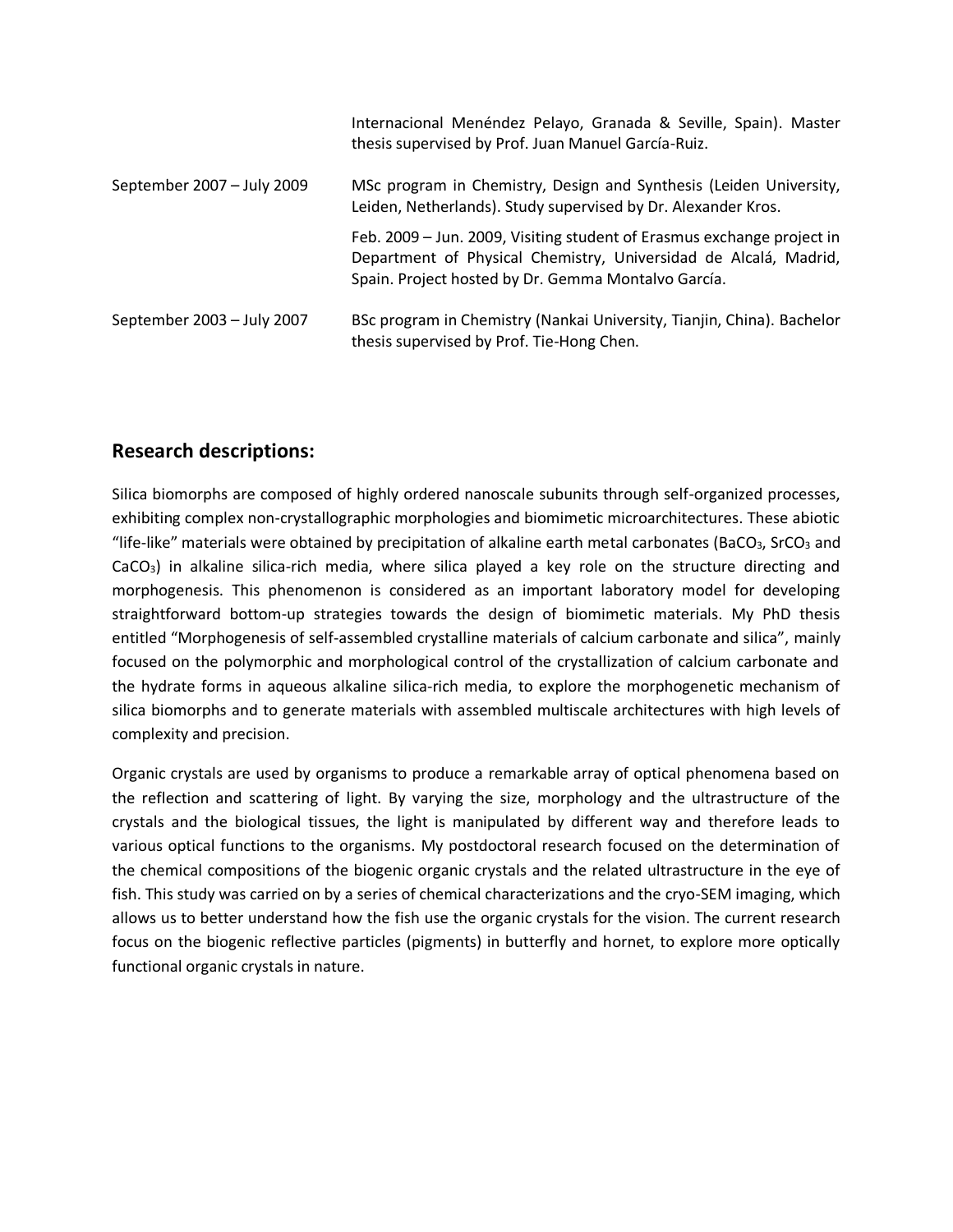## **Awards:**

Dean postdoctoral grant, 2017-2019 by Weizmann Institute of Science.

Cum Laude of PhD thesis, 2015 by Menéndez Pelayo International University and Spanish National Research Council.

CSIC JAE-PRE PhD grant, 2010-2014 by Spanish National Research Council.

## **Participation in research projects:**

February 3rd, 2010 – February 2nd, 2014, Tecnología Cristalográfica: Contribuyendo al Desarrollo. Socioeconómico en y desde Andalucía.

Financial support from Plan Andaluz de Investigación.

Principal investigator: Juan Manuel García-Ruiz

August 1st, 2015 – July 6th, 2015, and January 9th, 2017 – July 30th, 2017, Pattern formation and mineral self-organization in highly alkaline natural environments.

Financial support from ERC Advanced Grant.

Principal investigator: Juan Manuel García-Ruiz

August 7th 2017 – August 16th, 2019, Molecular, Structural and Functional Investigation of Biological Reflectors.

Financial support from Israel Science Foundation.

Principal Investigator: Lia Addadi

October 1st 2019 – present, Biogenic Organic Crystals: From Crystal Formation to Genetically Engineered Optical Materials.

Financial support from ERC Starting Grant.

Principal Investigator: Benjamin A. Palmer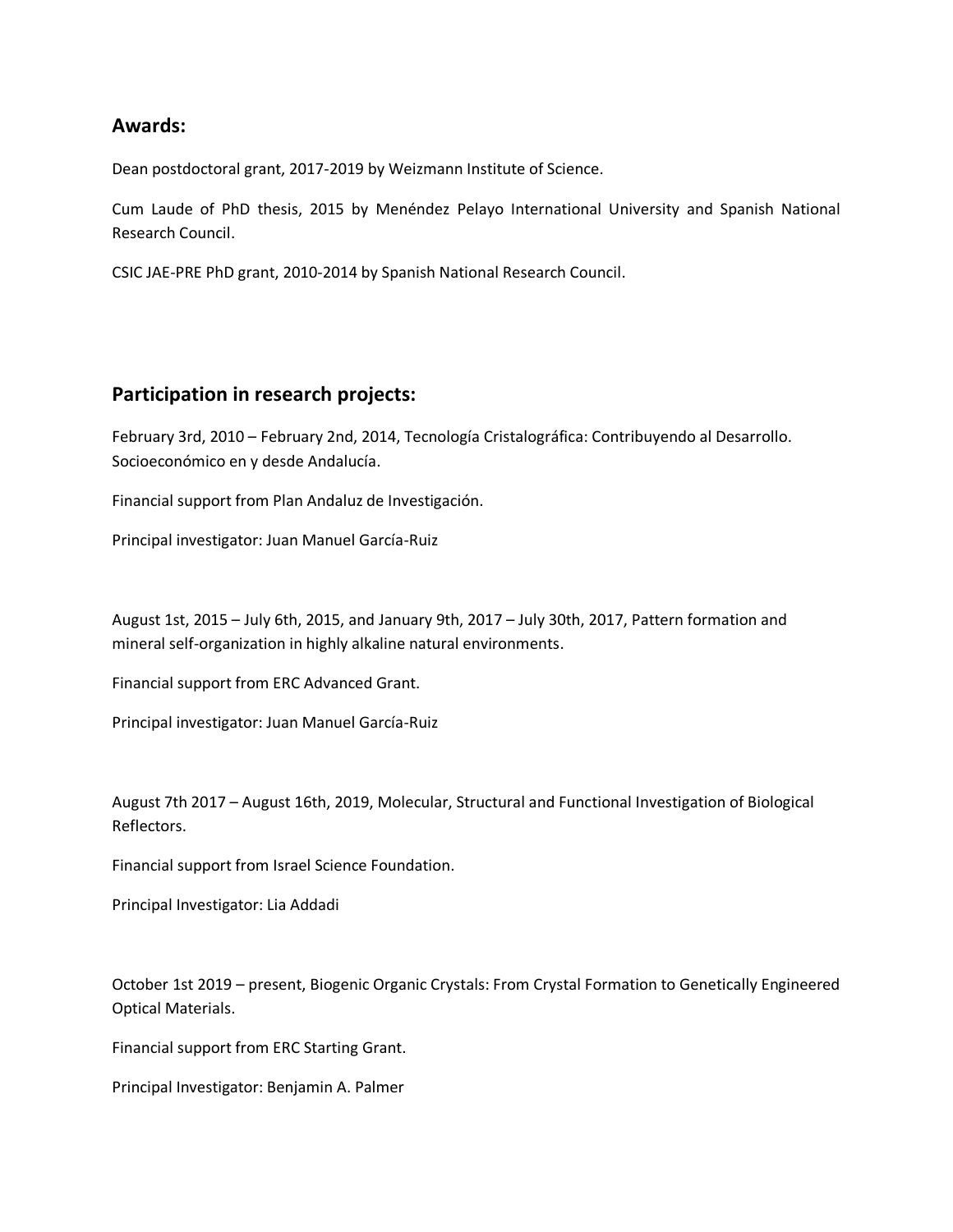## **Publication:**

**G. Zhang**, J. M. Delgado-López, D. Choquesillo-Lazarte, J. M. García-Ruiz. Crystallization of monohydrocalcite in a silica-rich alkaline solution. *CrystEngComm*, 2013, 15, 6526-6532. Impact factor: 3.382

Montalvo G, Pons R, **Zhang G**, Díaz M, Valiente M. Structure and Phase Equilibria of the Soybean Lecithin/PEG 40 Monostearate/Water System. *Langmuir*, 2013, 29, 14369−14379. Impact factor: 3.683

**Gan Zhang**, J. M. Delgado-López, D. Choquesillo-Lazarte, J. M. García-Ruiz. Growth Behavior of Monohydrocalcite (CaCO3·H2O) in Silica-Rich Alkaline Solution. *Crystal Growth & Design*, 2015, 15 (2), 564–572. Impact factor: 4.153

M. Montalti, **G. Zhang**, D. Genovese, J. Morales, M. Kellermeier, J. M. García-Ruiz. Local pH Oscillations Witness Autocatalytic Self-Organization of Biomorphic Nanostructures. *Nature Communications*, 2017, 8, 14427. Impact factor: 11.880

**G. Zhang**, J. Morales, J. M. García-Ruiz. Growth Behaviour of Silica/Carbonate Nanocrystalline Composites of Calcite and Aragonite. *Journal of Materials Chemistry B*, 5 (2017) 1658-1663. Impact factor: 4.776

**Gan Zhang,** Cristobal Verdugo-Escamilla, Duane Choquesillo-Lazarte, Juan Manuel García-Ruiz. Thermal assisted self-organization of calcium carbonate. *Nature Communications*, 2018, 9, 5221. Impact factor: 11.880

**Gan Zhang**, Anna Hirsch, Guy Shmul, Liat Avram, Nadav Elad, Vlad Brumfeld, Iddo Pinkas, Yishay Feldman, Raz Ben Asher, Benjamin A. Palmer, Leeor Kronik, Leslie Leiserowitz, Steve Weiner, Lia Addadi. Guanine and 7,8-Dihydroxanthopterin Reflecting Crystals in the Zander Fish Eye: Crystal Locations, Compositions, and Structures. *Journal of the American Chemical Society*, 2019 (In press). Impact factor: 14.695

## **Attended conferences:**

## *Encuentro en la UIMP sobre posgrado: calidad con dimensión internacional. Las Escuelas de Doctorado.*

July 4th – July 8th, 2011, Santander, Spain, oral presentation.

## *XXII Congress and General Assembly of the International Union of Crystallography.*

August 22th – August 30th, 2011, Madrid, Spain, poster.